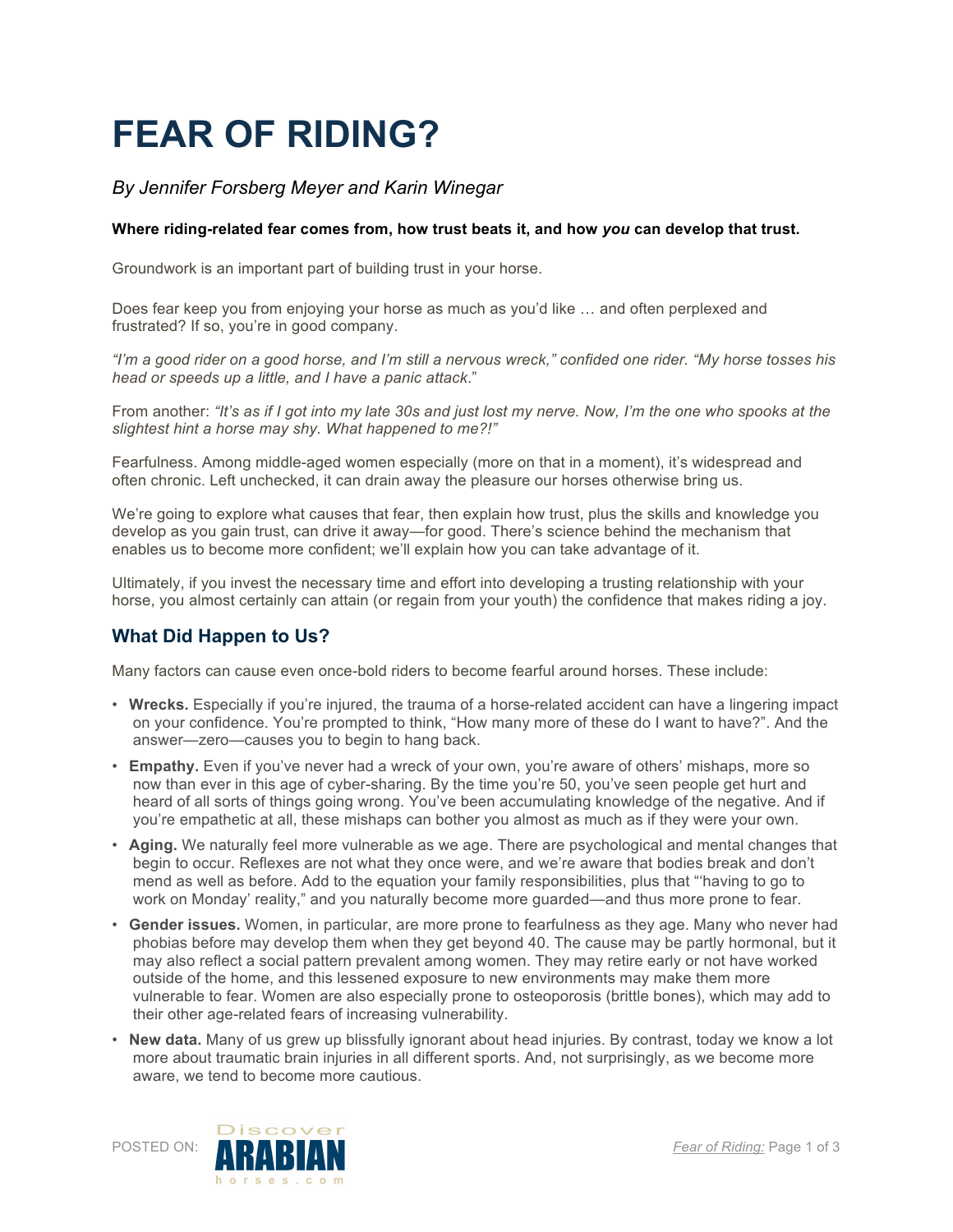### **How Fear is Overcome**

The causes of fear may be daunting, but they can be overcome, given enough effort over a sustained period of time. Your first step, say experts, is to reframe your fear. Rather than thinking of it as something that's holding you back and embarrassing you, regard it as a tool that enables you to identify the limits of your comfort zone, plus helps you stay safe as you work to expand that zone. Think of it this way: You don't avoid driving a car even though you know that automobile accidents do indeed happen (a lot of them, in fact, every single day). You simply do everything in your power to drive safely and reduce your risk of a crash.

Your fear, then, can actually help you stay safe as you begin to learn how to overcome it. **And your secret weapon in overcoming fear? The development of trust. Feelings of trust actually help drive**  feelings of fear out of your brain. We don't know exactly how this occurs, but a 2005 brain-imaging study at the National Institute of Mental Health discovered that the fear-processing circuitry in the human brain appears to be short-circuited by the brain chemical oxytocin—often referred to as the "trust" hormone. The brain scans revealed that this trust hormone quells the brain's fear hub, the amygdala, in response to fear-inducing stimuli.

So, by extension, **the more trusting you feel of your horse, the less likely you are to feel afraid of him**. Trust doesn't just happen, of course, the way, say, love might. **You can love your horse to pieces, but still be afraid to ride him.**

After you've done what's necessary to develop a genuinely trusting relationship with him, however, you'll have accomplished several things: instilled respectfulness in him, improved your human-equine communication skills, and learned how to predict—and deal with—his most likely behavior.

Reduced to an equation, it would be this: **Trust overrides fear; systematic training + enough time invested = trust.**

#### **'Predict and Control'**

 Trust is another way of saying prediction. That's how we don't go crazy with fear driving a car. We have a pretty good idea that the other drivers are going to stay on their side of the road."

Similarly, **doing groundwork and other systematic training exercises with your horse enables you to know what to expect from him**—to be able to predict how he'll respond in various situations. **At the same time, you're developing faith in your own ability to handle his behavior.**

When we can predict and/or control the environment we're in, we have 'self-efficacy,' which is our belief in our ability to predict and control. Self-efficacy has a profound effect on the transmitter substances in the brain—another way of saying there is great power in our perceptions. So self-efficacy keeps us from becoming overwhelmed with fear and anxiety.

But to be truly safe with your horse your level of self-efficacy must match the level of skill you actually have with your horse. An artificially inflated sense of confidence may help you feel more comfortable and less fearful in the moment, but unless you also acquire the skill to merit the confidence, it won't serve you well in the long run and can even be dangerous.

What this means in practical terms is that **you must put in the time necessary**, **via systematic training, and with expert guidance if need be, to learn how to effectively predict and control your horse.**